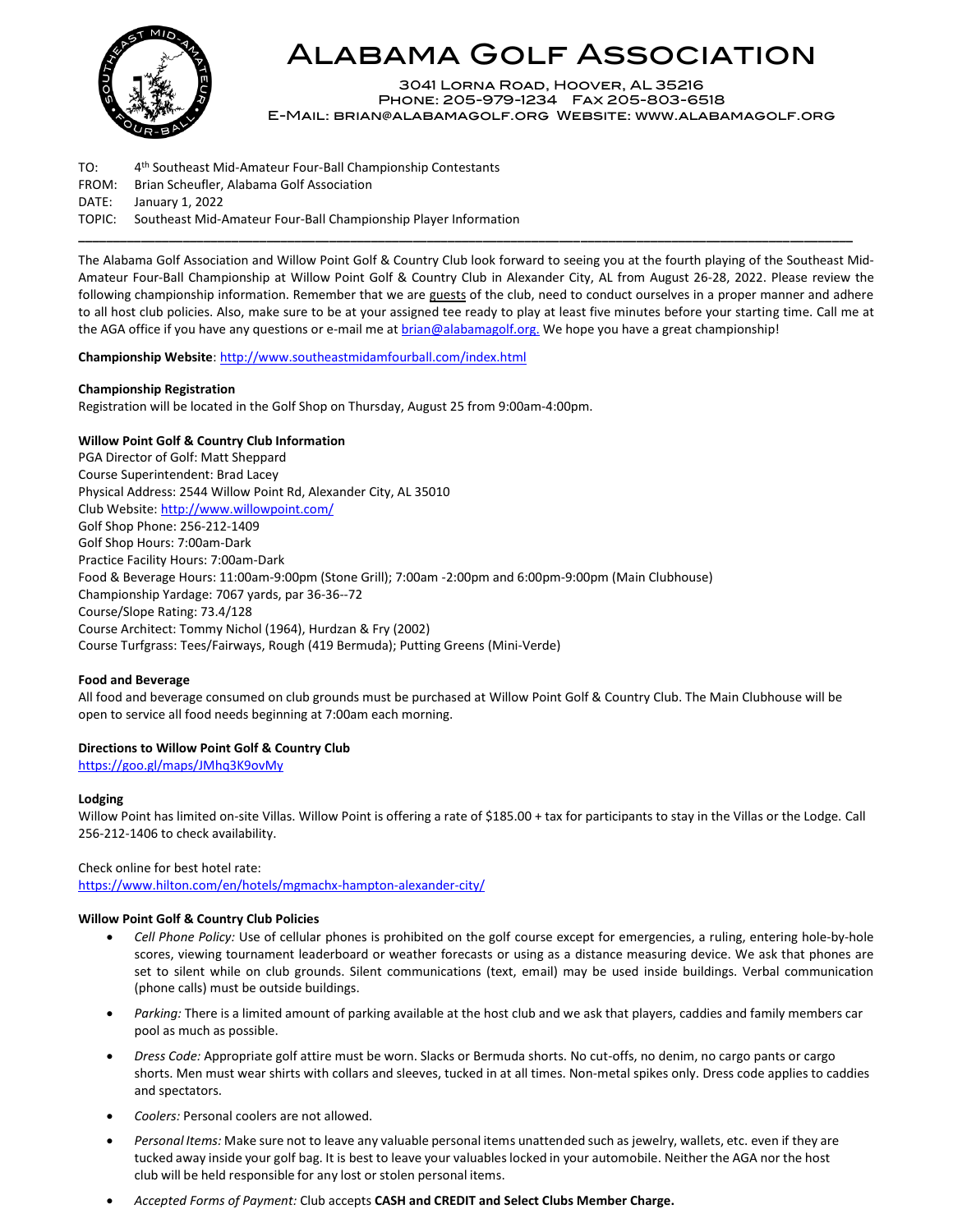## **Practice Rounds and Practice Facility**

You are entitled to **one** practice round on August 25. You may call the golf shop 256-212-1409 on or after August 19 to reserve a practice round tee time. Make sure to identify yourself as a Southeast Mid-Amateur Four-Ball Championship participant. Do not just show up at the course and expect to be accommodated for a practice round. Practice round carts are mandatory. Players are limited to playing one ball except from the teeing ground. Players are welcome to use the practice range and putting green throughout the championship.

## **Starting Times**

Starting times for August 26-27 will be available by August 19 at 5:00pm. Players will be notified via text message or check the AGA website at [www.alabamagolf.org.](http://www.alabamagolf.org/)

## **Championship Format and Schedule**

- 54 holes of Four-Ball stroke play. Field will be cut to low 30 scores and ties after 36 holes. Number of sides making the cut is calculated based upon percentage of sides in each division compared with the total field.
- In the event of a tie for first place in the Mid-Amateur or Senior Division, a hole-by-hole play-off will be held immediately following
- play. The play-off holes and their order of play will be determined by the Championship Committee. All other ties will be split equally.
- Initial groupings will be for first two rounds; the field will be cut and re-paired by score after the second round.

| Thursday, August 25 | Tee times available for practice.<br>All Day - Registration in Golf Shop                                                                                                   |
|---------------------|----------------------------------------------------------------------------------------------------------------------------------------------------------------------------|
| Friday, August 26   | 7:30 AM and 11:45AM - First round of four-ball stroke play.<br>Hosted breakfast and lunch for championship contestants.                                                    |
| Saturday, August 27 | 7:30 AM and 11:45AM - Second round of four-ball stroke play.<br>Hosted breakfast and lunch for championship contestants.<br>Cut to low 30 scores and ties for final round. |
| Sunday, August 28   | 7:30 AM - Final round of four-ball stroke play.<br>Hosted breakfast and lunch for championship contestants.<br>Awards ceremony immediately following play.                 |

#### **LIVE SCORING**

We will ask one member of each group to enter scores into the Golf Genius app (or USGA Tournament Management app) to provide Live Scoring throughout the championship. Below are instructions on how to download the Golf Genius app.

- 1. Go to your app store on your Android or iPhone. Search "Golf Genius". Download the app (orange icon).
- 2. When you receive your printed scorecard, open the mobile app on your phone.
- 3. Enter the "GGID" found on the bottom right of your printed scorecard. (Do not enter your email or any password)
- 4. Click on your name.
- 5. Enter the correct GROSS score for all of the players.
- 6. After scores are entered for a hole, click "Save Scores". You will be directed to the next hole.
- 7. To view the leaderboard, click on "Leaderboard" on the top right.

#### **Pace of Play**

The AGA wants all players to enjoy competing in our events. Pace of play may differ depending upon the venue, weather and course conditions. Every player is accountable for playing at an acceptable pace, therefore we need your help. Please observe the following guidelines to help ensure a pleasant tournament experience for all:

- Make sure to keep pace with the group in FRONT of you. The group behind should keep pace with your group and so forth.
- Go directly to your ball. If sharing a golf cart, drop-off the player farthest from the hole then proceed to the other ball.
- Be ready to play when it is your turn.
- Keep practice strokes and time taken to read putts to a minimum.
- Play a provisional ball if your original ball may be lost or out of bounds.
- Keep time taken at the snack bar or between nines to a minimum.

If everyone does their part, then 4½ hours should be the maximum time taken to play a round of golf at an AGA tournament. Following the lead of the USGA, the AGA has developed a pace of play policy, based on Rule 5.6b and Model Local Rule 8K that is fair to every competitor.

\*Note: a group may receive a "friendly reminder" of their position regardless of pace of play guidelines.

# **Maximum Allowable Time**

The maximum allowable time is the maximum time considered necessary by the Committee for a group to complete its round. This is expressed in a per-hole and aggregate time format and includes all time associated with playing the game, e.g., for rulings and walking times between holes.

Both the specific maximum time allotted per hole and for the completion of 18 holes at AGA championships will be denoted on each player's AGA issued scorecard.

See the complet[e AGA Pace of Play Policy](http://www.alabamagolf.org/images/alabamagolf/site/champ/AGAPaceofPlay.pdf) for the procedure if a group is "out of position" and penalty for breach of Pace of Play Policy.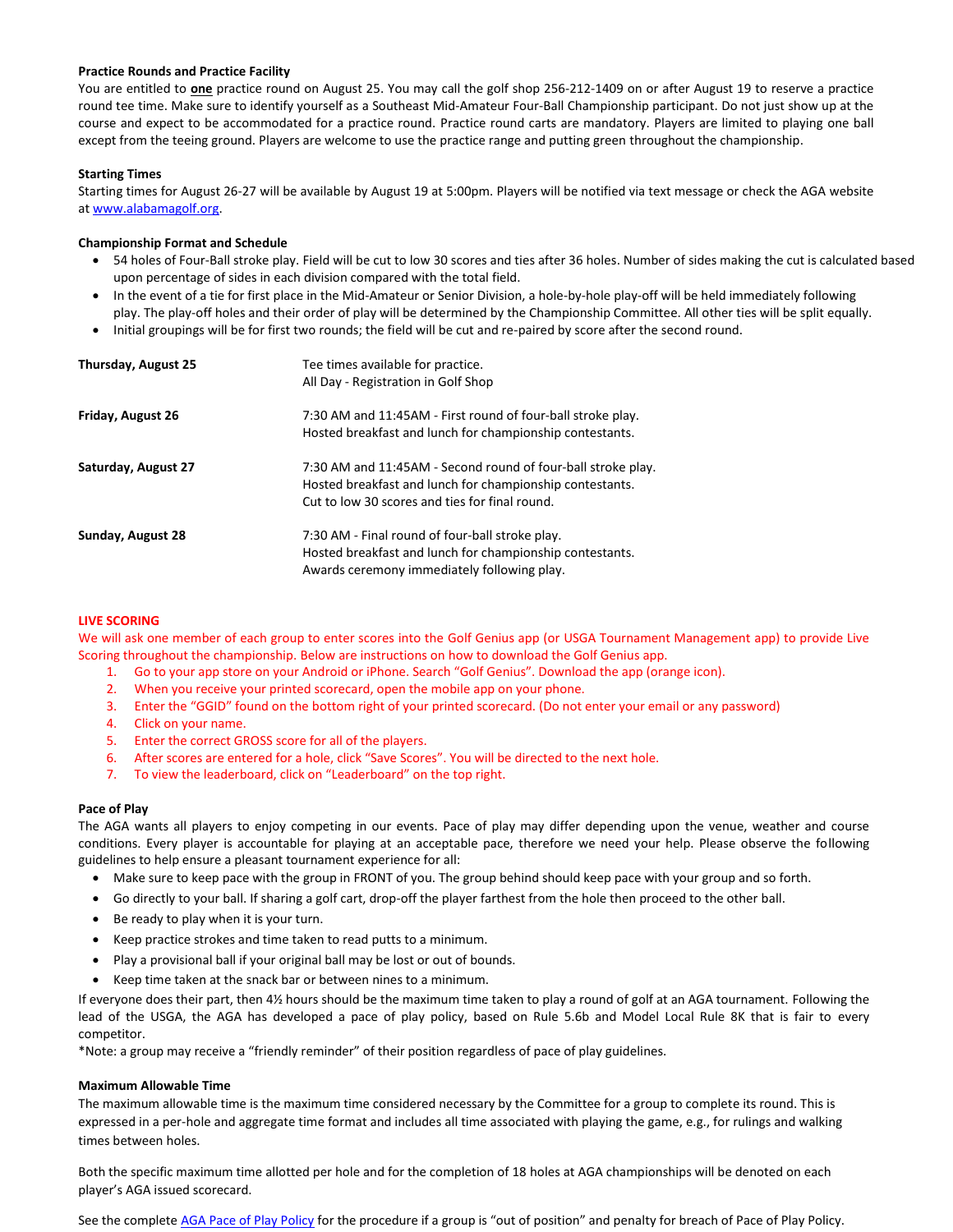# **Cart/Range Fees; Push Carts**

- *Practice Round:* Cart/range fees are included in the entry fee. Cart is mandatory during practice round.
- *Championship:* Championship cart/range fees are included in the entry fee. Cart is mandatory during championship rounds.

# **Caddies**

Caddies are not allowed.

## **Spectators**

- *Spectator Golf Cart Policy:* Due to the limited number of available golf carts, spectator carts may not available during the championship.
- *Disability Golf Cart Policy*: In consistency with the Americans with Disabilities Act (ADA), AGA will grant an individual with a bona fide disability a golf cart if the following conditions are met:
	- o Requesting individual completes and submits a [Disabled Golf Cart Request Form](https://form.jotform.com/80464838910159) by the close of entries date;
	- o Host club has a golf cart available;
	- o Requesting individual pays host club the appropriate fee;
	- o Requesting individual presents to the AGA staff or AGA representative a disability card issued by a government agency.
- Spectator carts must remain on the cart path at all times and spectators must adhere to the club's dress code policy.
- Spectators are not allowed to ride in a player's golf cart at any time. Non-club owned spectator carts are not allowed except as provided in the [AGA Tournament Manual.](http://www.alabamagolf.org/images/alabamagolf/site/champ/tournamentmanual.pdf)

#### **Prizes**

- Awards will be presented to the Division Champions. Merchandise prizes are awarded to top finishers in each division.
- Prizes in the Southeastern Amateur Four-Ball Championship comply with USGA Rules of Amateur Status (see USGA Rules of Golf).

# **Exemptions Earned**

• Champions in each division receive a 3-year exemption.

**Mid-Amateur Division Course Set-Up/Yardage (Blue tee markers)** (\*All yardage is subject to change based upon wind direction and weather conditions)

Course Rating: 74.2/130

| Hole    |     |     |     |     |     |     |     |     |     | Out  | 10  | . . | ᆠ   | ᅩ   | ᅸ   | <b>__</b> | ⊥∪  |     | 18  | In           | Total                           |
|---------|-----|-----|-----|-----|-----|-----|-----|-----|-----|------|-----|-----|-----|-----|-----|-----------|-----|-----|-----|--------------|---------------------------------|
| Yardage | 433 | 450 | 564 | 223 | 380 | 518 | 446 | 179 | 442 | 3635 | 405 | 169 | 549 | 189 | 443 | 442       | 420 | 427 | 520 | 3462         | 7199                            |
| Par     |     |     |     |     |     |     |     |     |     | 36   |     |     |     |     |     |           |     |     |     | $\sim$<br>36 | $\overline{\phantom{a}}$<br>. . |

\*AGA may use the following tee locations in addition to the above yardages as conditions warrant: Hole #2 (416), Hole #3 (532), Hole #12 (516), Hole #14 (479), Hole #15 (404), Hole #18 (557). Par 3's will use multiple tees.

**Senior Division Course Set-Up/Yardage (White tee markers)** (\*All yardage is subject to change based upon wind direction and weather conditions)

Course Rating: 71.9 /126

| Hole    |     |     |     |     |     |     |     |     |     | Out  | 10  | $\sim$<br>. . | <b></b> | ᅩ   | 14  | ∸   | TС  |     | 18  | In   | Total                         |
|---------|-----|-----|-----|-----|-----|-----|-----|-----|-----|------|-----|---------------|---------|-----|-----|-----|-----|-----|-----|------|-------------------------------|
| Yardage | 433 | 416 | 532 | 190 | 380 | 485 | 396 | 158 | 405 | 3395 | 405 | 169           | 516     | 174 | 416 | 404 | 352 | 376 | 490 | 3302 | 6697                          |
| Par     |     |     |     |     |     |     |     |     |     | 36   |     |               |         |     |     |     |     |     |     | 36   | $\overline{\phantom{a}}$<br>- |

\*AGA may use the following tee locations in addition to the above yardages as conditions warrant: Hole #2 (387), Hole #3, (501), Hole #7 (412), Hole #9 (376), Hole #11(191), Hole #12 (516), Hole #14 (391), Hole #16 (381), Hole #18 (520). Par 3's will use multiple tees.

# **Championship Policies**

- [AGA Code of Conduct](http://www.alabamagolf.org/images/alabamagolf/site/champ/AGACodeOfConduct.pdf)
- **[AGA Tournament Manual](http://www.alabamagolf.org/images/alabamagolf/site/champ/tournamentmanual.pdf)**
- This is a soft-spike facility. The penalty for non-compliance is disqualification.

#### **Withdrawals**

If an accepted side withdraws for any reason before the close of registration at **11:59pm on Tuesday, August 9, 2022**, the entry fee will be refunded, subject to a \$30.00 service fee. If an accepted side withdraws for any reason after the close of registration and before **11:59pm on Wednesday, August 24, 2022**, 75% of the entry fee (\$596.25) will be refunded. No refunds will be made for withdrawals after that time. To withdraw from the event before the close of registration, follow these steps:

- 1) Navigate to th[e Championship Website Portal.](https://www.golfgenius.com/pages/3275319)
- 2) Sign In to your Tournament Registration Account.
- 3) Click "Edit Registration" from left side of the page.
- 4) Choose "Cancel Registration" under dropdown menu on right side of page.

To withdraw from the event after the close of registration, complete the [Online Tournament Withdrawal Form.](https://form.jotform.com/83325136316149) \*Note: AGA will process your withdrawal and applicable refund within 72 hours.

**No Shows:** Sides that fail to notify the AGA of their withdrawal and "No Show" their starting time will not receive a refund for any reason. "No Show" sides may be subject to suspension from future Southeastern Mid-Amateur Four-Ball Championships.